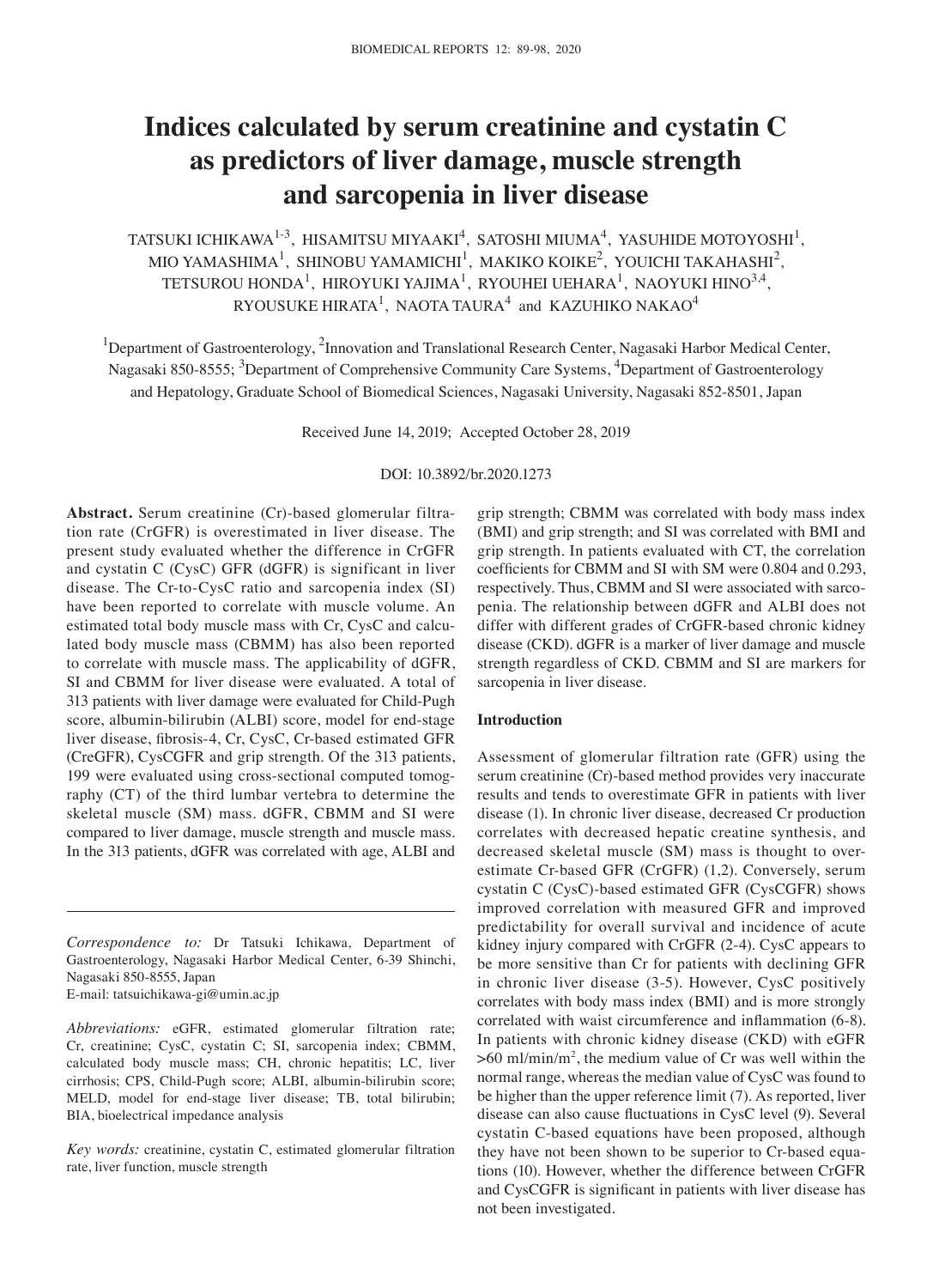Recently, Cr-to-CysC ratio (Cr/CysC x100), the so-called sarcopenia index (SI), has been reported to be associated with a fair measure of muscle mass estimation among patients admitted in the intensive care unit and can modestly predict the time in hospital and 90-day mortality among patients who do not have acute kidney injury at the time of measurement (11). SI correlates with muscle volume in patients with critical illness (11,12), lung transplant candidates (13), patients with type 2 diabetes (14) and patients with hepatocellular carcinoma (15). Cr production is relatively constant when the muscle mass is stable. Since CysC is excreted by all nucleated cells, the effect of muscle mass on CysC production is less than that on Cr. Therefore, SI is presumed to be associated with SM mass and sarcopenia. Sarcopenia is a harmful condition in patients with liver disease and cirrhosis (16) in patients who undergo liver transplantation (17) and in patients with hepatoma (18,19). In 2015, the Japan Society of Hepatology (JSH) decided to establish its own assessment criteria for sarcopenia in liver disease due to the high number of patients with liver disease and sarcopenia (20). As per the JSH criteria, when the handgrip strength was below 26 k in men and 18 kg in women, the muscle volume was evaluated by computed tomography (CT) or bioelectrical impedance analysis (BIA). As SI was not evaluated for its usefulness in liver disease, the present study compared SI and sarcopenia using the JSH criteria.

A new equation to estimate total body muscle mass using serum Cr and CysC level, the so-called calculated body muscle mass (CBMM), has also been developed (21), where Cr is correlated with muscle mass and CysC is correlated with body fat mass after adjusting the GFR value. After eliminating GFR, an equation to estimate total body muscle mass was generated. There was an agreement between muscle mass calculated and that measured by dual-energy X-ray absorptiometry in both the derivation and validation cohort (P<0.001, adjusted  $R^2 = 0.829$ ,  $\beta = 0.95$  and P<0.001, adjusted  $R^2 = 0.856$ ,  $\beta$ =1.03, respectively) (21). CBMM is calculated using body weight (BW) in kg, Cr and CysC.

The present study evaluated the applicability of CBMM in liver disease in addition, it evaluated the significance in the difference between CrGFR and CysCGFR in liver disease, with a focus on the relationship among differences in GFR, SI, CBMM and liver damage. Subsequently, in patients who underwent abdominal CT, body composition, including SM mass, was measured and their correlation with GFR, SI, CBMM and muscle mass were compared.

#### **Patients and methods**

*Patients.* A total of 313 patients with liver dysfunction were admitted to Nagasaki Harbor Medical Center between April 2017 and October 2018. The median age of patients was 66 years, (range, 25‑92) and there were 167 females and 146 males in the recruited cohort. In the outpatient department, patients were evaluated for the cause of liver disease (including hepatitis C virus, hepatitis B virus, autoimmune hepatitis and primary biliary cholangitis), clinical stage of liver disease [normal, chronic hepatitis and liver cirrhosis (22)], degree of liver damage [Child-Pugh score (CPS)] (23,24), albumin-bilirubin score (ALBI)] (25), model for end-stage liver disease (MELD) (26), fibrosis-4 (27), renal function (serum Cr, CysC, CrGFR and CysCGFR), BMI [BW (kg)/height (m)/height (m)] and grip strength (kg) (Table I). All patients were screened for hepatocellular carcinoma using imaging examinations (ultrasonography, CT and /or magnetic response imaging).

This was a retrospective observational study. Informed consent was obtained from each patient included in the study and they were guaranteed the right not to join the study or to leave whenever they wished. The study protocol conformed to the ethical guidelines of the 1975 Declaration of Helsinki, as evidenced by the approval of the study by the Human Research Ethics Committee of Nagasaki Harbor Medical Center (approval no. H30-031).

*Measurements.* Laboratory and anthropometric measurement data were obtained for each patient during the hospital visit. Laboratory examinations included the assessment of total bilirubin (TB, mg/dl), albumin (mg/dl), alanine aminotransferase (U/l), aspartate aminotransferase (U/l), platelet  $(10^4/\mu l)$ , prothrombin time (percentage and international normalized ratio), Cr (mg/dl) and CysC (mg/l). Estimated GFR (eGFR;  $ml/min/1.73 \text{ m}^2$ ) was calculated using the equations based on the guidelines of Japanese Society of Nephrology for Japanese patients, as follows: Male CrGFR=194 x Cr<sup>1.094</sup> x Age<sup>-0.287</sup>; female, CrGFR = male CrGFR x  $0.739$ ; male CysCGFR = (104 x CysC<sup>-1.019</sup> x 0.996<sup>Age</sup>)-8; and female CysCGFR=(104 x  $C$ ysC<sup>-1.019</sup> x 0.996<sup>Age</sup> x 0.929)-8.

Patients' diseases were staged according to the level of CrGFR in ml/min/1.73 m<sup>2</sup>: G1, >90; G2, 60-89; G3a, 45‑59; G3b, 30‑44; and G4, 15‑29 (28). The difference between CrGFR and CysCGFR (dGFR) was calculated as follows: CrGFR-CysCGFR. SI was calculated as follows: Cr/CysC x 100. CBMM was calculated according to the Cr, CysC and BW according to a previous study (21). CBMM index was calculated as follows: CBMM/height (m)/height (m).

Hand grip strength was evaluated in 302 patients. Grip strength was measured using a dynamometer (Smedlay's Dynamo Meter; TTM) with participants standing in an erect position with both arms at their sides. The maximum result of two tests was used for further analysis. Female patients with mean grip strength <18 kg were categorized under the low strength group and male patients with mean grip strength <26 kg were categorized into the low strength group according to the JSH criteria (20).

*CT analysis of the body composition.* Of the 313 patients, 199 were evaluated by CT (Table II). In these patients, cross-sectional CT images at the third lumbar vertebra (L3) were analyzed using Slice-O-Matic version 5.0 (TomoVision) to determine SM, abdominal adipose tissue area [visceral adipose tissue (VAT), subcutaneous adipose tissue (SAT) area and intra-muscle adipose tissue]. Muscle areas included the psoas, erector spinae, quadratus lumborum, transversus abdominis, external and internal obliques and rectus abdominis muscles. Tissue Hounsfield unit (HU) thresholds were employed: -29 to 150 HU for SM; -190 to -30 for SAT; and -150 to -50 for VAT (19). SM was normalized for height in meters squared and expressed as  $\text{cm}^2/\text{m}^2$  as skeletal muscle index (SMI). VAT/SAT ratios were also calculated to explore abdominal adipose tissue distributions. In addition, mean muscle attenuation (MA) was calculated using the same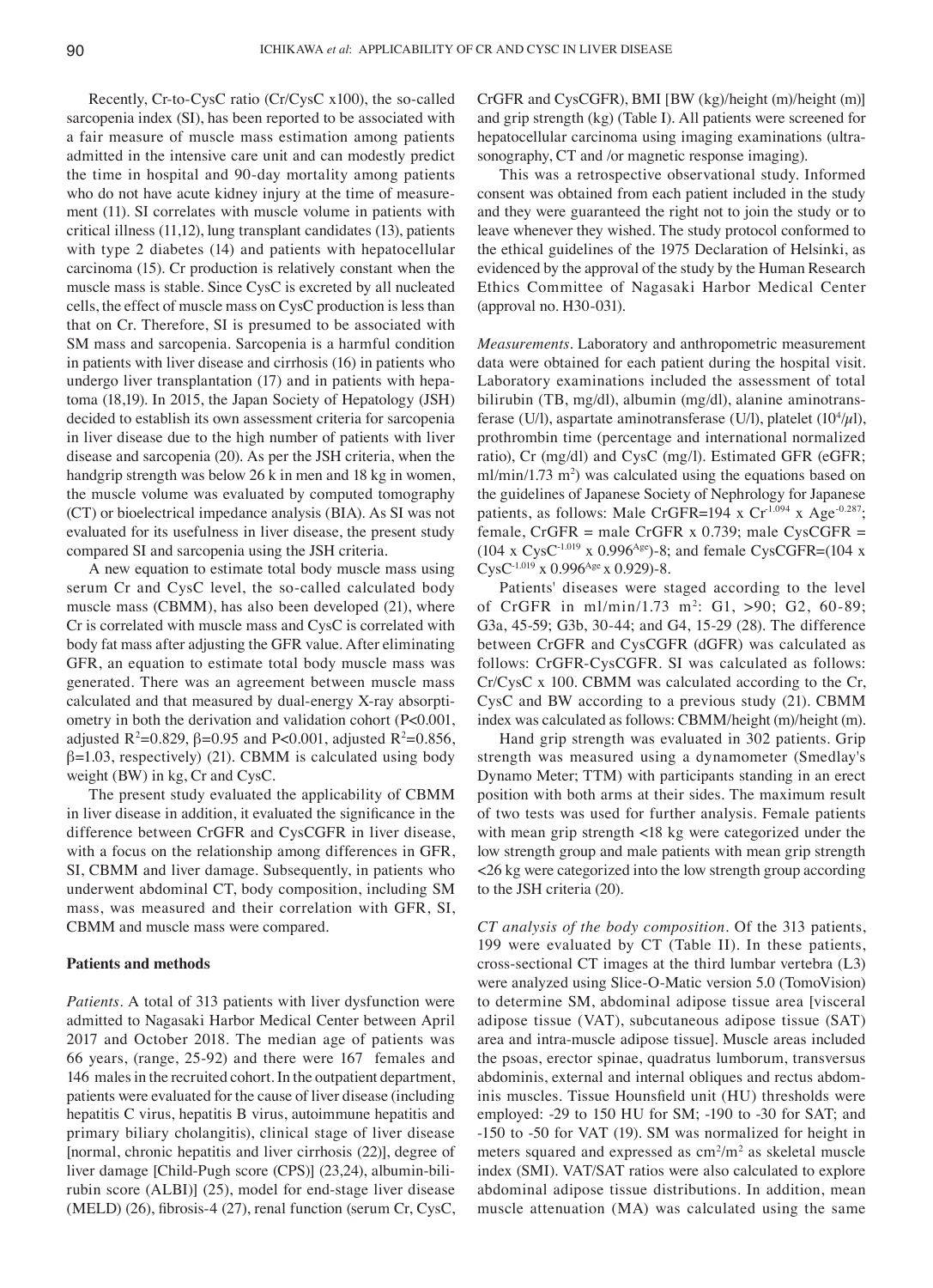Table I. Clinical characteristics.

| Factors                                  | Mean (SD) or number |
|------------------------------------------|---------------------|
| Age, years                               | 65.138 (14.043)     |
| Sex                                      |                     |
| Female                                   | 167                 |
| Male                                     | 146                 |
| Height, m                                | 1.599 (0.097)       |
| Body weight, kg                          | 60.721 (12.185)     |
| <b>BMI</b>                               | 23.579 (4.288)      |
| Disease                                  |                     |
| AIH                                      | 15                  |
| <b>HBV</b>                               | 78                  |
| <b>HCV</b>                               | 80                  |
| <b>PBC</b>                               | 27                  |
| Other                                    | 113                 |
| Clinical stage                           |                     |
| Normal                                   | 29                  |
| LC                                       | 114                 |
|                                          |                     |
| CKD grade<br>G1                          | 55                  |
|                                          |                     |
| G2                                       | 172                 |
| G <sub>3</sub> a                         | 16                  |
| G <sub>3</sub> b                         | 16                  |
| G4                                       | 8                   |
| G <sub>5</sub>                           | 5                   |
| <b>CKD</b>                               |                     |
| $1 - 2$                                  | 227                 |
| $3 - 5$                                  | 86                  |
| <b>CPS</b>                               | 5.543 (1.171)       |
| CP                                       |                     |
| A                                        | 268                 |
| В                                        | 39                  |
| $\overline{C}$                           | 6                   |
| <b>ALBI</b>                              | $-2.631(0.587)$     |
| 1                                        | 207                 |
| $\overline{2}$                           | 92                  |
| 3                                        | 14                  |
| <b>MELD</b>                              | 8.605 (3.767)       |
| Fib-4                                    | 4.079 (3.926)       |
| Cr, mg/dl                                | 0.866(0.650)        |
| CrGFR, $mL/min. / 1.73$ m <sup>2</sup>   | 71.051 (22.477)     |
| CysC, mg/l                               | 1.255 (0.670)       |
| CysCGFR, $ml/min. / 1.73$ m <sup>2</sup> | 63.335 (25.165)     |
| dGFR                                     | 7.716 (19.234)      |
| <b>SI</b>                                | 69.704 (19.902      |
| <b>CBMM</b>                              | 34.601 (8.435)      |
| <b>BCAA</b>                              | 30                  |
| Carnitine                                | 4                   |

Table I. Continued.

| Factors           | Mean (SD) or number |
|-------------------|---------------------|
| Grip strength, kg | 20.128 (9.495)      |
| Strength, low     | 188                 |

SI=Cr/CysC x100. CBMM is calculated by Cr, CysC and body weight. Grip strength was evaluated in 302 cases. Female patients with a mean grip strength <18 kg were categorized as low strength and male patients with a mean grip strength <26 kg were categorized as low strength. SD, standard deviation; CKD, chronic kidney disease; BMI, body mass index; AIH, autoimmune hepatitis; PBC, primary biliary cholangitis; LC, liver cirrhosis; CPS, Child-Pugh score; ALBI, albumin-bilirubin index; MELD, model for end‑stage liver disease; Fib‑4, fibrosis‑4; Cr, creatinine; CysC, cystatin C; GFR, glomerular filtration rate; dGFR, difference between CrGFR and CysCGFR; SI, sarcopenia index; CBMM, calculated body muscle mass; BCAA, branched-chain amino acid; HBV, hepatitis B virus; HCV, hepatitis C virus.

Table II. Muscle and fat volume in 199 patients with CT evaluation.

| Factors                 | Mean (SD) or number |
|-------------------------|---------------------|
| SM.                     | 111.582 (29.056)    |
| <b>IMAT</b>             | 7.542 (6.767)       |
| <b>VAT</b>              | 111.423 (81.066)    |
| <b>SAT</b>              | 131.221 (76.139)    |
| MА                      | 30.506 (7.613)      |
| <b>SMI</b>              | 42.975 (8.301)      |
| Low muscle volume       | 76                  |
| Sarcopenia              | 54                  |
| Low strength/normal SMI | 66                  |
| Low SMI/normal strength | 18                  |
| Normal SMI and strength | 61                  |
|                         |                     |

SD, standard deviation; SM, skeletal muscle; IMAT, intra-muscular adipose tissue; VAT, visceral adipose tissue; SAT, subcutaneous adipose tissue; MA, muscle attenuation; SMI, skeletal muscle mass index.

CT images to assess SM quality (Table II). A low muscle volume is  $\langle 39 \text{ cm}^2/\text{m}^2$  of the SMI in women and  $\langle 42 \text{ cm}^2/\text{m}^2$  of the SMI in men. Sarcopenia is diagnosed as low grip strength and low muscle volume based on the JSH guidelines for sarcopenia (20).

*Statistical analysis.* Data were analyzed using StatView version 5.0 (SAS Institute, Inc.). Data are presented as mean ± standard deviation. Laboratory result variables were compared using correlation analysis, t-tests (for differences between two groups), one-way analysis of variance with a post-hoc Tukey's test (for differences among three or more groups) or a  $\chi^2$  test. A multivariate analysis was performed with multi-linear regression analysis and logistic regression analysis. Correlation was evaluated based on Pearson's correlation coefficient (R). P<0.05 was considered to indicate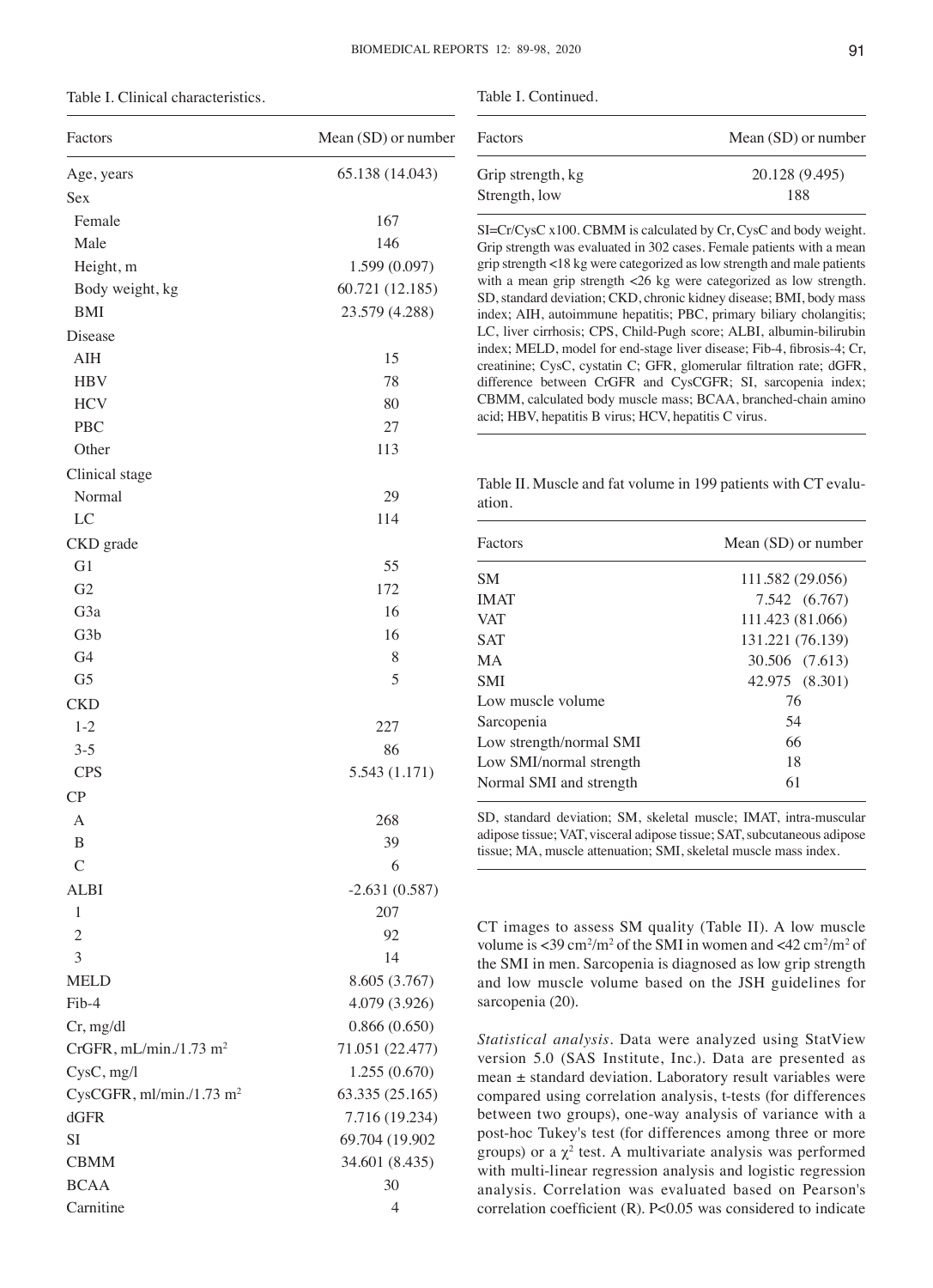|                            | dGFR     |          |                          |                   | <b>SI</b> |          |                          | <b>CBMM</b>              |          |          |         |                          |
|----------------------------|----------|----------|--------------------------|-------------------|-----------|----------|--------------------------|--------------------------|----------|----------|---------|--------------------------|
| Factors                    | R        | P-value  | $\beta$                  | P-value           | R         | P-value  | $\beta$                  | P-value                  | R        | P-value  | $\beta$ | P-value                  |
| Age <sup>a</sup>           | 0.260    | < 0.0001 | 0.232                    | < 0.0001          | $-0.355$  | 0.0002   | 0.004                    | 0.8857                   | $-0.184$ | 0.0680   |         |                          |
| $BMI^a$                    | $-0.015$ | 0.8032   |                          |                   | 0.047     | 0.6375   |                          |                          | 0.628    | < 0.0001 | 0.371   | < 0.0001                 |
| <b>CPS</b>                 | 0.238    | < 0.0001 | 0.031                    | 0.7221            | $-0.222$  | 0.0227   | 0.010                    | 0.7391                   | $-0.048$ | 0.6298   |         | $\overline{\phantom{0}}$ |
| ALBI <sup>a</sup>          | 0.309    | < 0.0001 | 0.167                    | 0.0321            | $-0.262$  | 0.0070   | 0.029                    | 0.4141                   | 0.011    | 0.9102   |         |                          |
| MELD                       | 0.117    | 0.0441   | 0.014                    | 0.8173            | 0.031     | 0.7557   |                          |                          | 0.099    | 0.3162   |         |                          |
| Fib-4                      | 0.287    | < 0.0001 | 0.094                    | 0.1273            | $-0.313$  | 0.0012   | $-0.027$                 | 0.3507                   | $-0.066$ | 0.5014   |         |                          |
| Grip strength <sup>a</sup> | $-0.175$ | 0.0025   | 0.203                    | 0.0011            | 0.398     | < 0.0001 | 0.173                    | < 0.0001                 | 0.496    | < 0.0001 | 0.636   | < 0.0001                 |
| SI                         | $-0.841$ | < 0.0001 | $\overline{\phantom{a}}$ |                   |           |          |                          |                          | 0.666    | < 0.0001 |         |                          |
| $CBMM^a$                   | $-0.428$ | < 0.0001 |                          |                   | 0.690     | < 0.0001 |                          |                          |          |          |         |                          |
| dGFR                       |          |          |                          |                   | $-0.738$  | < 0.0001 | $\overline{\phantom{a}}$ | $\overline{\phantom{a}}$ | $-0.355$ | 0.0002   |         |                          |
| Cr                         | $-0.122$ | 0.0362   |                          |                   | 0.469     | < 0.0001 |                          |                          | 0.298    | 0.0019   |         |                          |
| <b>CrGFR</b>               | 0.283    | < 0.0001 | $\overline{\phantom{a}}$ |                   | $-0.213$  | < 0.0001 |                          | $\overline{\phantom{a}}$ | $-0.128$ | 0.1924   |         |                          |
| C <sub>ysC</sub>           | 0.162    | 0.0052   | $\overline{\phantom{a}}$ |                   | 0.074     | 0.4556   |                          |                          | 0.091    | 0.7022   |         |                          |
| <b>CysCGFR</b>             | $-0.491$ | < 0.0001 | $\overline{a}$           | $\qquad \qquad -$ | 0.344     | 0.0003   |                          |                          | 0.199    | 0.1588   |         |                          |

Table III. Association between dGFR, SI and CBMM with clinical factors.

a Significant factor. dGFR is calculated as follows: CrGFR‑CysCGFR. SI is calculated as follows: Cr/CysC x100. CBMMI is CBMM/height (m)/height (m). BMI, body mass index; ALBI, albumin‑bilirubin index; Fib‑4, fibrosis‑4; Cr, creatinine; CysC, cystatin C; GFR, glomerular filtration rate; dGFR, difference between CrGFR and CysCGFR; SI, sarcopenia index; CBMM, calculated body muscle mass; CPS, CPS, Child-Pugh score.

statistical significance. A sufficient sample size in was analyzed in the present study.

## **Results**

*dGFR only contributes to liver damage, whereas CBMM contributes to grip strength more than deGFR and SI.* The relationships between dGFR, SI and CBMM with clinical factors were analyzed (Table III). Age, CPS, ALBI, MELD and FIB‑4 were positively correlated with dGFR and grip strength negatively correlated with dGFR. CrGFR was positively correlated and CysCGFR was negatively correlated with dGFR. For SI, Cr was divided by CysC, which reflected the low Cr and high CysC and negative correlation with dGFR. SI was positively correlated with grip strength and negatively correlated with age, CPS, ALBI and FIB‑4. CBMM was positively correlated with BMI and grip strength. In a multilinear regression analysis, age, ALBI and grip strength were correlated with dGFR, grip strength was correlated with SI, BMI and CBMM. Notably, sex differences were reflected in CBMM but not in dGFR; patients with CKD G3-5 had lower dGFR but not CBMM compared with patients with CKD G1-2 (Table IV). Patients with worse stage disease (CH/LC in clinical stage, B/C in CP and 2/3 in ALBI) had excessive dGFR (P<0.05, Table IV). Patients with low grip strength had higher dGFR compared with those with normal strength. Conversely, CBMM in the female group and low grip strength group were lower compared with the male group and normal strength group (Table III). dGFR is only a contributing factor for ALBI. dGFR, CBMM and SI were correlated with grip strength, but CBMM had the largest R (CBMM R=0.496; SI R=0.398; and dGFR R=‑0.175).

*CBMM correlates better with muscle volume than SI.* The relationship between CBMM and CT-based body composition was analyzed in 199 patients (Tables II, V and VI). Of the 199 patients, 76 had low muscle volume, and 54 of the 76 patients with low muscle volume were diagnosed with sarcopenia. The positive correlation between CBMM with SM (R=0.804) was greater than its correlations with VAT, SAT and MA but not with CPS and ALBI (Table V). SI showed a weak positive correlation with SM  $(R=0.293)$ , and a negative correlation with CPS and ALBI. It was evaluated whether ALBI and CKD had an influence on the relationship between CBMM and body compositions (Table VI). As SM, grip strength, age, VAT, SAT and MA were statistically correlated with CBMM in the correlation analysis, these factors were evaluated by a multilinear regression analysis. SM, grip strength and VAT were contributing factors for CBMM; in addition, SM and grip strength were contributing factors regardless of ALBI and CKD. VAT contributed to CBMM regardless of CKD and G1 of ALBI but not for G2-3. SI was positively correlated with grip strength and weakly correlated with SMI. However, the R values for these relations with SI were lower than those for the relations with CBMM (Table II).

*dGFR correlates with age and grip strength and ALBI but not with SM; CBMM correlates with SM and grip strength.*  The relationship between dGFR and body composition was assessed in 199 patients evaluated by CT (Table VII). dGFR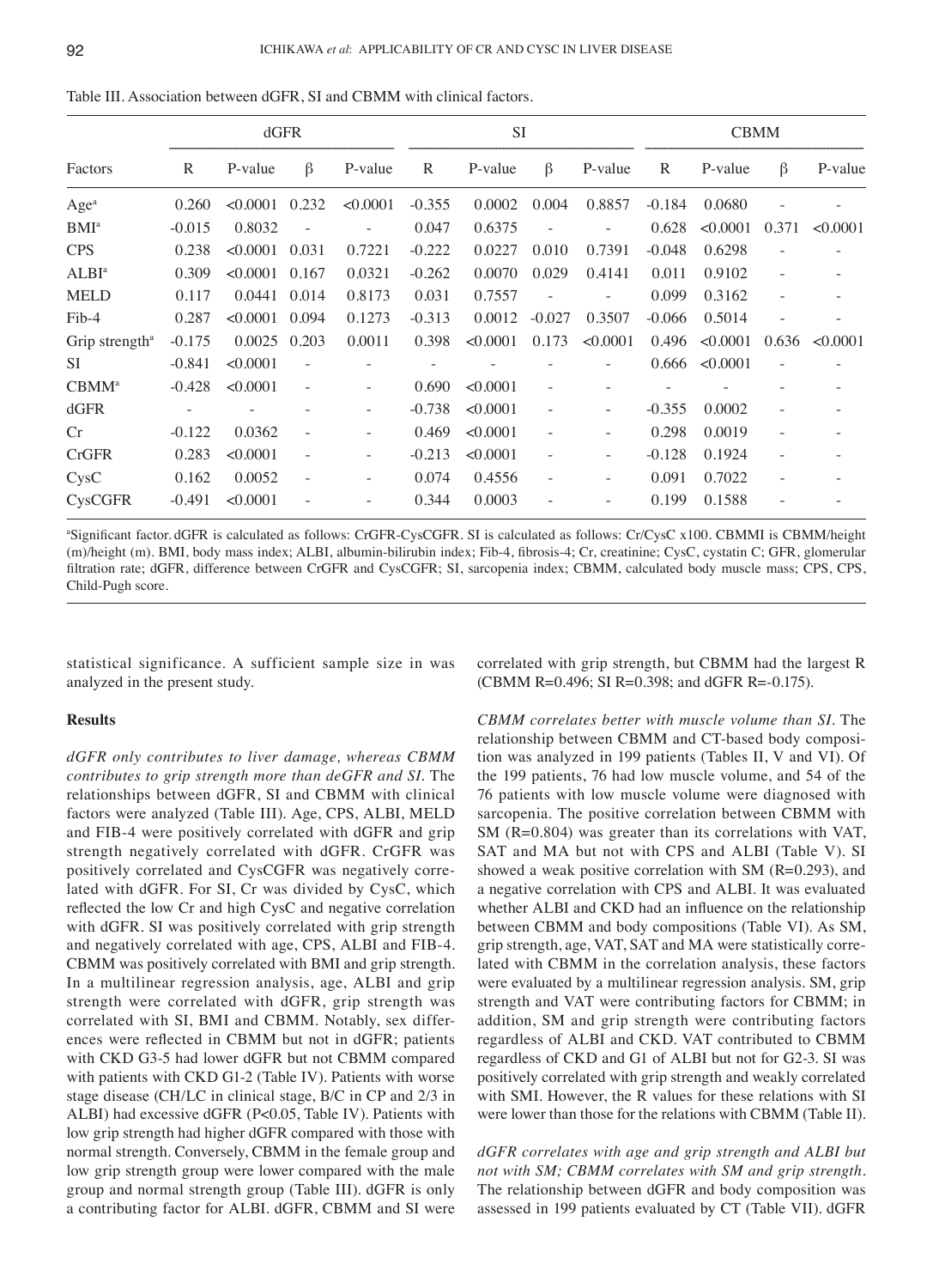| A, CUFK                    |                 |          |
|----------------------------|-----------------|----------|
| Factors                    | Mean $(SD)$     | P-value  |
| $Sex^a$                    |                 | 0.9805   |
| Female                     | 7.691 (15.841)  |          |
| Male                       | 7.745 (22.554)  |          |
| Stage                      |                 | < 0.0001 |
| Normal                     | 2.083 (16.379)  |          |
| <b>CH</b>                  | 4.298 (20.401)  |          |
| LC                         | 14.246 (16.239) |          |
| CP                         |                 | 0.0001   |
| $\mathsf{A}$               | 6.054 (18.974)  |          |
| B                          | 15.759 (17.298) |          |
| $\mathcal{C}$              | 29.667 (18.817) |          |
| <b>ALBI</b> 1/2/3          |                 | < 0.0001 |
| 1                          | 5.640 (14.815)  |          |
| $\overline{2}$             | 20.515 (16.934) |          |
| 3                          | 25.850 (11.897) |          |
| Grip strength <sup>a</sup> |                 | 0.0003   |
| Low                        | 11.194 (14.947) |          |
| Normal                     | 3.190 (22.763)  |          |
| <b>CKD</b>                 |                 | 0.0333   |
| $1 - 2$                    | 9.139 (20.797)  |          |
| $3 - 5$                    | 3.960 (13.718)  |          |

Table IV. Association between dGFR and CBMM with clinical factors.

## B, CBMM

 $10F<sub>B</sub>$ 

| Factors                    | Mean $(SD)$    | P-value  |
|----------------------------|----------------|----------|
| $Sex^a$                    |                | < 0.0001 |
| Female                     | 28.809 (4.958) |          |
| Male                       | 41.227 (6.490) |          |
| Stage                      |                | 0.6980   |
| Normal                     | 34.235 (7.921) |          |
| <b>CH</b>                  | 35.091 (7.921) |          |
| LC                         | 34.8 2 (8.917) |          |
| CP                         |                | 0.4878   |
| $\mathsf{A}$               | 34.375 (8.605) |          |
| B                          | 36.104 (7.341) |          |
| $\mathcal{C}$              | 34.949 (7.484) |          |
| <b>ALBI</b>                |                | 0.2662   |
| 1                          | 34.878 (8.751) |          |
| $\mathfrak{2}$             | 33.609 (7.548) |          |
| 3                          | 37.027 (8.991) |          |
| Grip strength <sup>a</sup> |                | < 0.0001 |
| Low                        | 31.891 (7.63)  |          |
| Normal                     | 38.925 (7.929) |          |

Table IV. Continued.

| Factors    | Mean $(SD)$    | P-value |
|------------|----------------|---------|
| <b>CKD</b> |                | 0.2793  |
| $1 - 2$    | 34.283 (8.345) |         |
| $3-5$      | 35.44 (8.662)  |         |

a Significant factor. dGFR is calculated as follows: CrGFR‑CysCGFR. SD, standard deviation; CKD, chronic kidney disease; CH, chronic hepatitis; LC, liver cirrhosis; CP, Child Pugh; ALBI, albumin-bilirubin index; GFR, glomerular filtration rate; dGFR, difference between creatinine GFR and cystatin GFR; CBMM, calculated body muscle mass.

was positively correlated with CBMM, MA and grip strength, negatively correlated with age and ALBI, and was not correlated with SM and SMI. CBMM, grip strength, age and ALBI were correlated with dGFR based on the multilinear regression analysis (Table VII). dGFR in CKD G1‑2 was influenced by CBMM, grip strength, age and ALBI and in CKD G3-5 was influenced by age and ALBI (Table VII). The low grip strength group had lower CBMM and higher dGFR compared with the normal group (Table VIII). Additionally, the low muscle volume group had lower CBMM compared with the normal group, without any difference in dGFR (Table VIII). Similarly, the sarcopenia group, which included patients with low grip strength and low muscle volume, had lower CBMM compared with the normal group, without any difference in dGFR (Table VIII). CBMM and dGFR differed with sarcopenia, low grip strength and normal muscle volume, low muscle volume and normal grip strength, and normal grip strength and normal muscle volume (Table IX). SI was also lower in the low strength and sarcopenia group compared with the normal group (Table IX). In the multivariate analysis, factors correlated with sarcopenia were found to be CBMM and SI but not dGFR (Table X).

## **Discussion**

The present study did not intend to evaluate the difference between true GFR and Cr-based GFR. Rather, it clarified whether dGFR, that is the difference between CrGFR and CysCGFR, correlated with ALBI and grip strength in liver disease. Overestimated CrGFR, which is almost identical to dGFR, is speculated to contribute to liver damage and muscle strength. Conversely, CBMM, calculated by Cr, CysC and BW, correlated with grip strength and SM. Thus, CBMM is speculated to contribute to muscle function and volume and is a major factor contributing to sarcopenia, but it did not correlate with liver function. SI is also similar to CBMM and it was correlated with muscle strength and volume and contributed to sarcopenia but did not correlate with ALBI. However, SI was a weaker relation factor for muscle strength, muscle volume and sarcopenia than CBMM.

In the present study, dGFR was found to be a marker of muscle strength and liver function. The cause of dGFR is the overestimation of CrGFR, which was caused by the decreased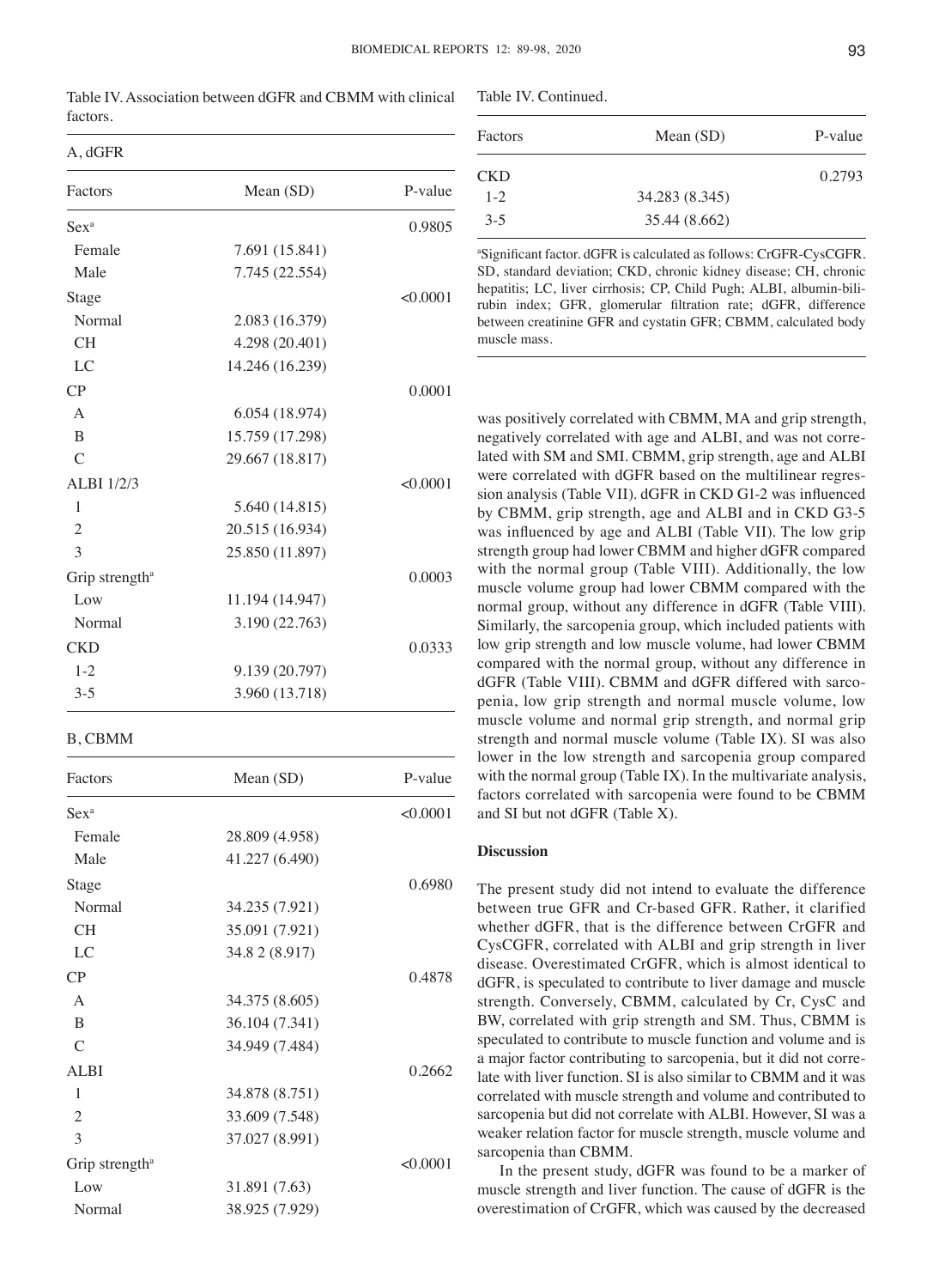|               |              | <b>CBMMI</b> |          | <b>CBMM</b> | <b>SI</b> |          |
|---------------|--------------|--------------|----------|-------------|-----------|----------|
| Factors       | $\mathbb{R}$ | P-value      | R        | P-value     | R         | P-value  |
| <b>SMI</b>    | 0.643        | < 0.0001     | 0.640    | < 0.0001    | 0.187     | 0.0900   |
| <b>SM</b>     | 0.624        | < 0.0001     | 0.804    | < 0.0001    | 0.293     | 0.0070   |
| Grip strength | 0.513        | < 0.0001     | 0.713    | < 0.0001    | 0.459     | < 0.0001 |
| <b>CPS</b>    | $-0.004$     | 0.95         | 0.068    | 0.3415      | $-0.217$  | 0.0481   |
| <b>ALBI</b>   | $-0.055$     | 0.446        | 0.013    | 0.8521      | $-0.281$  | 0.0099   |
| Age           | $-0.083$     | 0.2451       | $-0.261$ | 0.0002      | $-0.367$  | 0.0006   |
| <b>IMAT</b>   | 0.136        | 0.0566       | 0.042    | 0.5573      | $-0.169$  | 0.1272   |
| <b>VAT</b>    | 0.564        | < 0.0001     | 0.537    | < 0.0001    | 0.233     | 0.0334   |
| <b>SAT</b>    | 0.376        | < 0.0001     | 0.329    | < 0.0001    | 0.030     | 0.7861   |
| VAT/SAT       | 0.384        | < 0.0001     | 0.373    | < 0.0001    | 0.220     | 0.0458   |
| MA            | 0.129        | 0.0709       | 0.283    | < 0.0001    | 0.334     | 0.0019   |

Low muscle volume is >39 cm<sup>2</sup>/m<sup>2</sup> of SMI in female and 42 cm<sup>2</sup>/m<sup>2</sup> of SMI in male; sarcopenia is low grip strength and low muscle volume; CKD is based on serum creatinine. CKD, chronic kidney disease; CBMM, calculated body muscle mass; CBMMI, CBMM index; SI, sarcopenia index; CPS, Child-Pugh score; SM, skeletal muscle; IMAT, intra-muscular adipose tissue; VAT, visceral adipose tissue; SAT, subcutaneous adipose tissue; MA, muscle attenuation; SMI, skeletal muscle mass index.

Table VI. Association between ALBI with muscle volume and grip strength.

|               |          |          |             | <b>ALBI</b> |               |          | <b>CKD</b>     |          |               |         |  |
|---------------|----------|----------|-------------|-------------|---------------|----------|----------------|----------|---------------|---------|--|
|               | All      |          | $G1, n=126$ |             | $G2-3$ , n=74 |          | $G1-2$ , n=145 |          | $G3-5$ , n=55 |         |  |
| Factors       | β        | P-value  | β           | P-value     | β             | P-value  | $\beta$        | P-value  | β             | P-value |  |
| <b>SM</b>     | 0.446    | < 0.0001 | 0.429       | < 0.0001    | 0.633         | < 0.0001 | 0.397          | < 0.0001 | 0.488         | 0.0002  |  |
| Grip strength | 0.345    | < 0.0001 | 0.379       | < 0.0001    | 0.279         | 0.0138   | 0.381          | < 0.0001 | 0.340         | 0.0019  |  |
| Age           | 0.014    | 0.7572   | 0.026       | 0.6197      | 0.061         | 0.4859   | $-0.031$       | 0.5299   | $-0.062$      | 0.5191  |  |
| <b>VAT</b>    | 0.234    | < 0.0001 | 0.218       | < 0.0001    | 0.093         | 0.3573   | 0.181          | 0.0005   | 0.235         | 0.0284  |  |
| <b>SAT</b>    | 0.073    | 0.1058   | 0.075       | 0.1232      | 0.073         | 0.4374   | 0.131          | 0.0107   | $-0.127$      | 0.2009  |  |
| MA            | $-0.015$ | 0.7624   | 0.019       | 0.7320      | $-0.183$      | 0.0862   | 0.018          | 0.7375   | $-0.089$      | 0.4062  |  |

Low muscle volume is >39 cm<sup>2</sup>/m<sup>2</sup> of SMI in female and 42 cm<sup>2</sup>/m<sup>2</sup> of SMI in male; sarcopenia is low grip strength and low muscle volume; CKD is based on serum creatinine. CKD, chronic kidney disease; SI, sarcopenia index; ALBI, albumin-bilirubin index; SM, skeletal muscle; VAT, visceral adipose tissue; SAT, subcutaneous adipose tissue; MA, muscle attenuation.

creatine production in the liver and Cr production in the muscle (29). A previous study showed that the overestimation of CrGFR, which is the difference between true eGFR and CrGFR, was observed in 47% of patients with cirrhosis and was associated with female sex, CPS grade B/C and decreased SM volume (4). dGFR correlated with CPS, ALBI, MELD and FIB‑4, but ALBI was found to only influence dGFR based on a multi-linear regression analysis. ALBI is calculated using albumin and TB values and has attracted attention as a prognostic factor for liver disease (25,30). CPS is used to determine the degree of ascites and hepatic encephalopathy and is evaluated based on the clinician's judgement; conversely, ALBI is independent of the clinician's judgment. MELD can overestimate Cr in liver disease; conversely, calculation of ALBI is not used in Cr value. FIB‑4 is a useful marker for liver fibrosis but not for liver function (30). It may reflect the relationship between Cr product loss in the liver and ALBI-influenced dGFR in liver disease.

Previous studies demonstrated that Cr is a biomarker of muscle volume (29,31), but the present study showed that dGFR was correlated with grip strength but not with SMI. CysCGFR was reported to be correlated with hand grip strength (32), and a previous study showed that low grip strength was associated with age, female sex, height, depression and mobility problems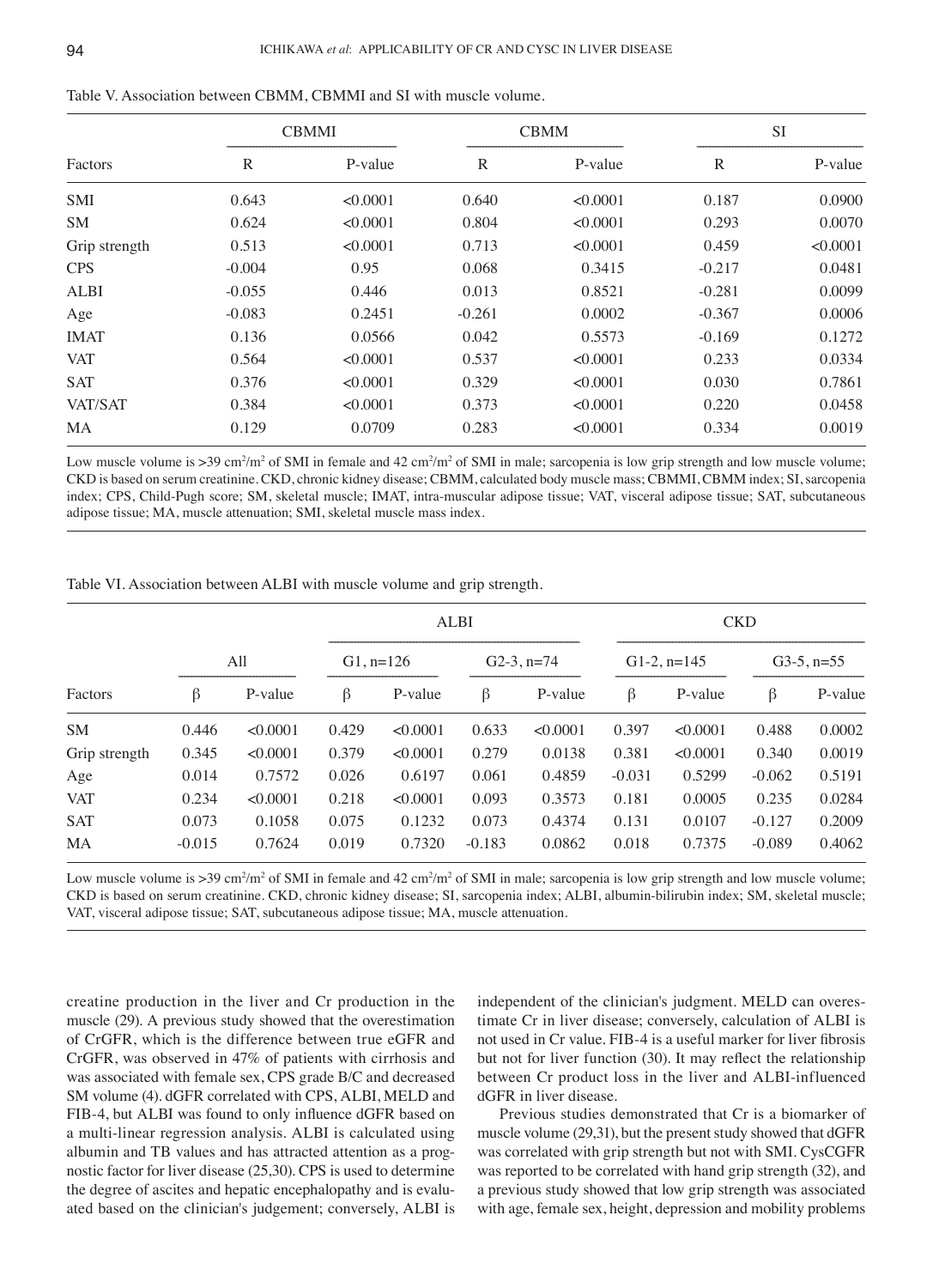|                   |              | All      |                          |                |          | $CKD1-2$                 | $CKD3-5$ |          |
|-------------------|--------------|----------|--------------------------|----------------|----------|--------------------------|----------|----------|
| Factors           | $\mathbb{R}$ | P-value  | $\beta$                  | P-value        | $\beta$  | P-value                  | $\beta$  | P-value  |
| CBMM <sup>a</sup> | $-0.432$     | < 0.0001 | $-0.554$                 | < 0.0001       | $-0.510$ | < 0.0001                 | $-0.334$ | 0.0684   |
| <b>SM</b>         | $-0.060$     | 0.4442   |                          |                |          |                          |          |          |
| <b>IMAT</b>       | 0.33         | 0.6462   | $\overline{\phantom{0}}$ |                |          |                          |          |          |
| <b>VAT</b>        | $-0.078$     | 0.2752   | $\overline{a}$           | $\overline{a}$ |          | $\overline{\phantom{0}}$ |          |          |
| <b>SAT</b>        | $-0.077$     | 0.2793   |                          |                |          |                          |          |          |
| MA                | $-0.186$     | 0.0087   | $-0.064$                 | 0.3816         | $-0.065$ | 0.4397                   | $-0.153$ | 0.189    |
| <b>SMI</b>        | $-0.011$     | 0.8725   |                          |                |          |                          |          |          |
| Grip strength     | $-0.157$     | 0.0270   | 0.345                    | 0.0003         | 0.323    | 0.0051                   | 0.199    | 0.1824   |
| Age               | 0.213        | 0.0025   | 0.158                    | 0.0257         | 0.208    | 0.0111                   | 0.356    | 0.0032   |
| ALBI <sup>a</sup> | 0.339        | < 0.0001 | 0.346                    | < 0.0001       | 0.362    | < 0.0001                 | 0.499    | < 0.0001 |

Table VII. Association between dGFR and muscle volume.

a Significant factor. CBMM, calculated body muscle mass; SM, skeletal muscle; IMAT, intra-muscular adipose tissue; VAT, visceral adipose tissue; SAT, subcutaneous adipose tissue; MA, muscle attenuation; SMI, skeletal muscle mass index; dGFR, difference between creatinine GFR and cystatin GFR.

Table VIII. Association between CBMM, dGFR and SI with grip strength and muscle volume.

|                  | <b>CBMM</b>    |          | dGFR            |         | <b>SI</b>       |          |
|------------------|----------------|----------|-----------------|---------|-----------------|----------|
| Factors          | Mean $(SD)$    | P-value  | Mean $(SD)$     | P-value | Mean $(SD)$     | P-value  |
| Grip strength    |                | < 0.0001 |                 | 0.0003  |                 | < 0.0001 |
| Low, $n=62$      | 12.904 (2.244) |          | 11.194 (14.947) |         | 64.587 (16.056) |          |
| Normal, $n=79$   | 14.096 (2.260) |          | 3.190 (22.763)  |         | 76.586 (20.508) |          |
| Volume           |                | < 0.0001 |                 | 0.6479  |                 | 0.0811   |
| Low, $n=76$      | 12.100 (1.829) |          | 10.853 (16.884) |         | 64.968 (14.502) |          |
| Normal, $n=130$  | 13.913 (2.233) |          | 9.667(18.551)   |         | 69.72 (20.855)  |          |
| Sarcopenia       |                | < 0.0001 |                 | 0.2143  |                 | 0.0067   |
| Presence, $n=54$ | 13.773 (2.172) |          | 13.131 (14.520) |         | 61.966 (12.877) |          |
| Absence, $n=145$ | 11.747 (1.734) |          | 9.823 (17.378)  |         | 69.16 (17.617)  |          |

SD, standard deviation; CBMM, calculated body muscle mass; SI, sarcopenia index; dGFR, difference between creatinine GFR and cystatin GFR.

Table IX. CBMM, dGFR and SI between patients with low strength/low volume, low strength/normal volume, low volume/ normal strength and normal strength/normal volume.

|                                    | <b>CBMM</b>    |              | dGFR            |              | <b>SI</b>         |              |
|------------------------------------|----------------|--------------|-----------------|--------------|-------------------|--------------|
| Factors                            | Mean $(SD)$    | <b>ANOVA</b> | Mean $(SD)$     | <b>ANOVA</b> | Mean $(SD)$       | <b>ANOVA</b> |
| Sarcopenia, n=54                   | 11.747(1.734)  |              | 13.131 (14.520) |              | 61.966 (12.877)   |              |
| Low strength/normal volume, $n=66$ | 13.520 (2.103) |              | 14.138 (14.085) |              | 62.95 (16.478)    |              |
| Low volume/normal strength, $n=18$ | 13.234 (1.831) |              | 3.106 (22.018)  |              | 75.463 (15.462)   |              |
| Normal, $n=61$                     | 14.207 (2.289) | < 0.0001     | 7.136 (18.197)  | 0.0140       | (17.462)<br>74.02 | < 0.0001     |

SD, standard deviation; CBMM, calculated body muscle mass; SI, sarcopenia index; dGFR, difference between creatinine GFR and cystatin GFR.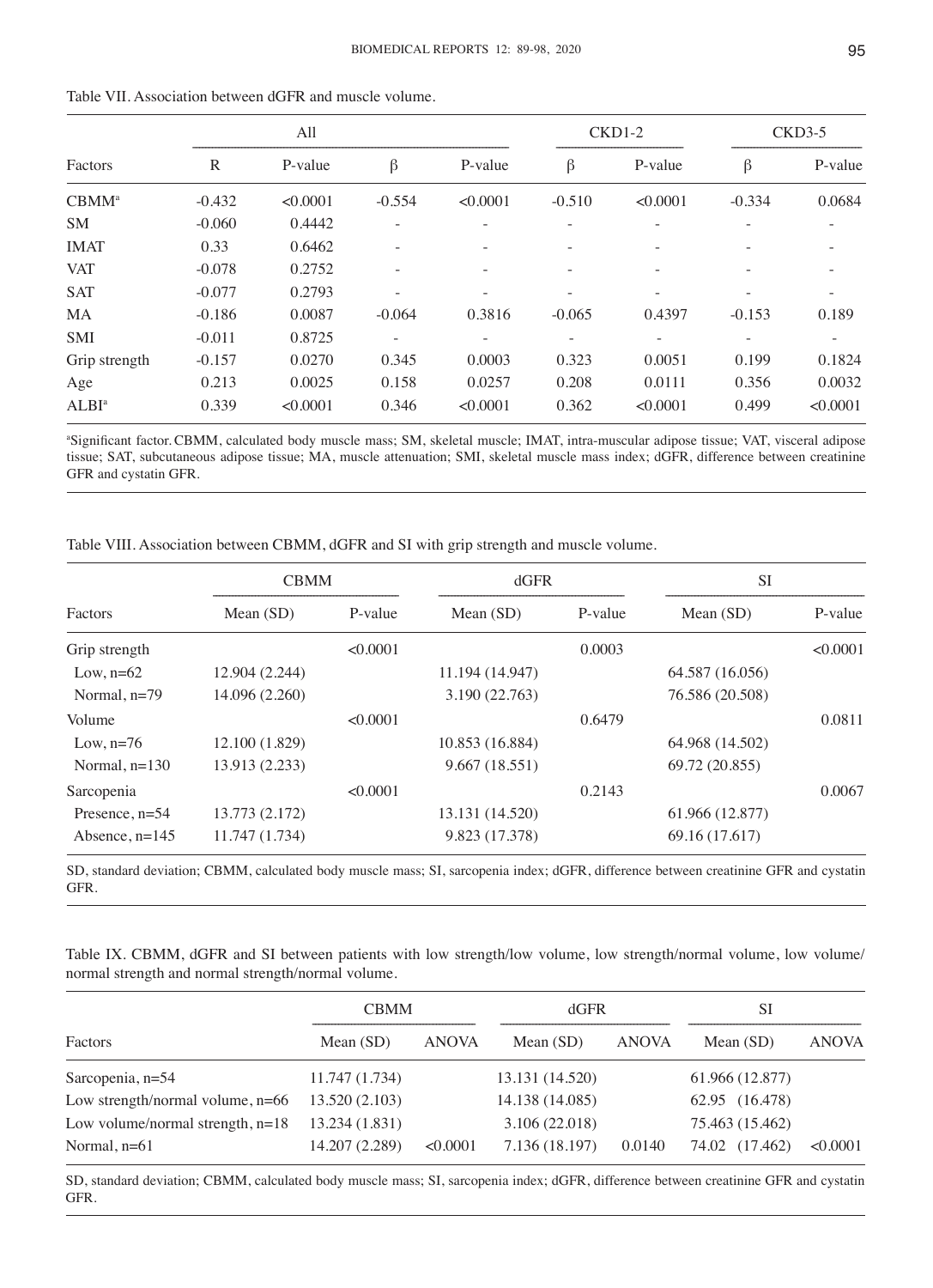| Factors     |          | Univariate |                 |          | Multivariate |                 |
|-------------|----------|------------|-----------------|----------|--------------|-----------------|
|             | P-value  | Odds       | 95% CI          | P-value  | Odds         | 95% CI          |
| <b>CBMM</b> | < 0.0001 | 0.849      | $0.799 - 0.903$ | < 0.0001 | 0.773        | $0.702 - 0.852$ |
| dGFR        | 0.214    | 1.012      | 0.993-1.031     | 0.1347   | 1.027        | 0.992-1.123     |
| <b>SI</b>   | 0.0079   | 0.971      | $0.95 - 0.992$  | 0.0067   | 1.07         | 1.019-1.123     |

Table X. CBMM and SI contribute to sarcopenia.

CI, confidence interval; CBMM, calculated body muscle mass; SI, sarcopenia index; dGFR, difference between creatinine GFR and cystatin GFR.

in elderly patients at a primary care unit, but eGFR was not evaluated in that study (33). In addition to muscle atrophy, physical inactivity and protein energy wasting conspire to impair muscle strength (34), and hand grip strength was the only mortality factor (35) that is not associated with muscle volume (36). The decrease in muscle strength is significantly more rapid than the concomitant loss of muscle mass (37). Tamai *et al* (15) described that the eGFRcre/eGFRcys ratio could be a useful predictive marker for survival in patients with hepatocellular carcinoma. As the relationship between dGFR and grip strength was clarified in the present study, the relationship between dGFR and the prognosis of liver disease should be evaluated. Additionally, as CysC is a stable marker for GFR, regardless of the liver function (3), a combination of Cr and CysC may be an important marker for liver and muscle function in healthy individuals.

CKD grade by CrGFR in patients was fundamental to evaluate dGFR. In patients with CKD G3-5, dGFR correlated with age and ALBI but not with grip strength. Since dGFR in CKD G3-5 is smaller compared with CKD G1-2, grip strength may be affected by worsening CKD stage, whereas CBMM was correlated with SM regardless of CKD stage and ALBI grade. CBMM was hypothesized to be a universal marker of muscle mass and strength based on the results of the present study.

CBMM is also a useful maker for muscle strength and volume. Unlike dGFR, CBMM correlated with sarcopenia. Sarcopenia has a poor prognosis (16‑19) and is a severe fibrosis factor (38) in liver disease, but evaluation of muscle volume and strength require several different techniques. Muscle strength is evaluated by CT or BIA using the JSH criteria. To the best of the authors' knowledge, the present study was the first to report that CBMM contributed to grip strength, muscle volume and sarcopenia in liver disease. It is hypothesized that CBMM may serve as a diagnostic marker for sarcopenia in liver disease.

SI was also correlated with SM and sarcopenia. However, compared to CBMM, the correlation coefficient of SI and SM was weak, and the odds ratio of SI for sarcopenia was also weaker compared with CBMM. Recently, SI was reported to not be correlated with sarcopenia (39). In liver disease, Cr/CysC is correlated with muscle mass and liver function (15). In the present study, the correlation coefficient of SI and grip strength was larger than that of SI and SM, and SI in the low grip strength group and sarcopenia group was lower compared with the normal group. Given the above results, it was hypothesized that SI indicated muscle strength rather than muscle mass and was a weaker marker for muscle strength and volume than CBMM.

The present study has some limitations. The proportion of patients with CKD G3‑5 and CPS B/C was small. Thus, evaluating the relationship between dGFR, CBMM, SI, muscle volume and grip strength in end-stage liver and renal disease was difficult. Sarcopenia and grip strength are known prognostic factors for chronic disease, survival times could not be evaluated due to the short observation period. However, the present study clarified that dGFR is the marker of liver function and muscle strength, and CBMM is a marker of muscle volume and strength or sarcopenia in liver disease. Additionally, the present study demonstrated that dGFR increased in patients with advanced liver disease and with low muscle strength. Therefore, Cr and CysC may be important markers for the evaluation of the liver and muscle function in patients with liver disease.

### **Acknowledgements**

Not applicable.

#### **Funding**

No funding was received.

## **Availability of data and materials**

The datasets used and/or analyzed during the present study are available from the corresponding author on reasonable request.

## **Authors' contributions**

TI wrote the paper, analyzed the data and designed the study. HM, SM, YM, MY, SY, MK, YT, TH, HY, RU, NH, RH, NT and KN collected the data. All authors read and approved the final manuscript.

## **Ethics approval and consent to participate**

Informed consent was obtained from each patient included in the study and they were guaranteed the right not to join the study or to leave whenever they wished. The study protocol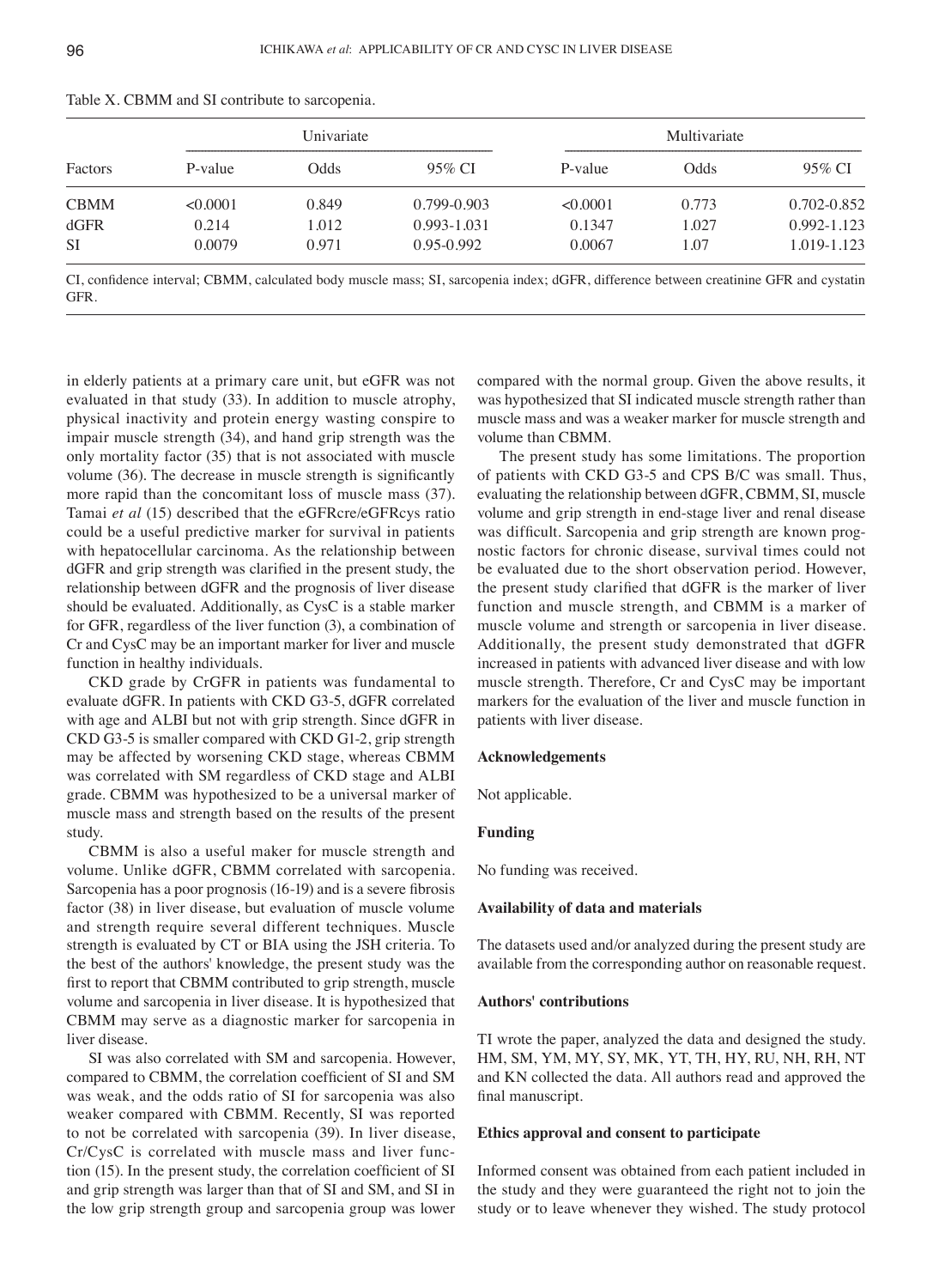conformed to the ethical guidelines of the 1975 Declaration of Helsinki, as evidenced by the approval of the study by the Human Research Ethics Committee of Nagasaki Harbor Medical Center (approval no. H30-031).

#### **Patient consent for publication**

Not applicable.

### **Competing interests**

The authors declare that they have no competing interests.

#### **References**

- 1. Sherman DS, Fish DN and Teitelbaum I: Assessing renal function in cirrhotic patients: Problems and pitfalls. Am J Kidney Dis 41: 269‑278, 2003.
- 2. Shlipak MG, Mattes MD and Peralta CA: Update on cystatin C: Incorporation into clinical practice. Am J Kidney Dis 62: 595‑603, 2013.
- 3. Wang D, Feng JF, Wang AQ, Yang YW and Liu YS: Role of cystatin C and glomerular filtration rate in diagnosis of kidney impairment in hepatic cirrhosis patients. Medicine (Baltimore) 96: e6949, 2017.
- 4. Yoo JJ, Kim SG, Kim YS, Lee B, Lee MH, Jeong SW, Jang JY, Lee SH, Kim HS, Kim YD and Cheon GJ: Estimation of renal function in patients with liver cirrhosis: Impact of muscle mass and sex. J Hepatol 70: 847‑854, 2019.
- 5. Mindikoglu AL, Opekun AR, Mitch WE, Magder LS, Christenson RH, Dowling TC, Weir MR, Seliger SL, Howell CD, Raufman JP, *et al*: Cystatin C is a gender-neutral glomerular filtration rate biomarker in patients with cirrhosis. Dig Dis Sci 63: 665‑675, 2018.
- 6. Ying X, Jiang Y, Qin G, Qian Y, Shen X, Jiang Z, Zheng S and Song Z: Association of body mass index, waist circumference, and metabolic syndrome with serum cystatin C in a Chinese population. Medicine (Baltimore) 96: e6289, 2017.
- 7. DSa J, Shetty S, Bhandary RR and Rao AV: Association between serum cystatin C and creatinine in chronic kidney disease subjects attending a tertiary health care centre. J Clin Diagn Res 11: BC09-BC12, 2017.
- 8. Miliku K, Bakker H, Dorresteijn EM, Cransberg K, Franco OH, Felix JF and Jaddoe VW: Childhood estimates of glomerular filtration rate based on creatinine and cystatin C: Importance of body composition. Am J Nephrol 45: 320‑326, 2017.
- 9. Takeuchi M, Fukuda Y, Nakano I, Katano Y and Hayakawa T: Elevation of serum cystatin C concentrations in patients with chronic liver disease. Eur J Gastroenterol Hepatol 13: 951-955, 2001.
- 10. Francoz C, Nadim MK and Durand F: Kidney biomarkers in cirrhosis. J Hepatol 65: 809‑824, 2016.
- 11. Kashani KB, Frazee EN, Kukrálová L, Sarvottam K, Herasevich V, Young PM, Kashyap R and Lieske JC: Evaluating muscle mass by using markers of kidney function: Development of the sarcopenia index. Crit Care Med 45: e23‑e29, 2017.
- 12. Barreto EF, Poyant JO, Coville HH, Dierkhising RA, Kennedy CC, Gajic O, Nystrom EM, Takahashi N, Moynagh MR and Kashani KB: Validation of the sarcopenia index to assess muscle mass in the critically ill: A novel application of kidney function markers. Clin Nutr 38: 1362‑1367, 2019.
- 13. Kashani K, Sarvottam K, Pereira NL, Barreto EF and Kennedy CC: The sarcopenia index: A novel measure of muscle mass in lung transplant candidates. Clin Transplant 32: e13182, 2018.
- 14. Osaka T, Hamaguchi M, Hashimoto Y, Ushigome E, Tanaka M, Yamazaki M and Fukui M: Decreased the creatinine to cystatin C ratio is a surrogate marker of sarcopenia in patients with type 2 diabetes. Diabetes Res Clin Pract 139: 52-58, 2018.
- 15. Tamai Y, Iwasa M, Kawasaki Y, Yoshizawa N, Ogura S, Sugimoto R, Eguchi A, Yamamoto N, Sugimoto K, Hasegawa H and Takei Y: Ratio between estimated glomerular filtration rates of creatinine and cystatin C predicts overall survival in patients with hepatocellular carcinoma. Hepatol Res 49: 153‑163, 2019.
- 16. van Vugt JLA, Alferink LJM, Buettner S, Gaspersz MP, Bot D, Darwish Murad S, Feshtali S, van Ooijen PMA, Polak WG, Porte RJ, *et al*: A model including sarcopenia surpasses the MELD score in predicting waiting list mortality in cirrhotic liver transplant candidates: A competing risk analysis in a national cohort. J Hepatol 68: 707‑714, 2018.
- 17. Golse N, Bucur PO, Ciacio O, Pittau G, Sa Cunha A, Adam R, Castaing D, Antonini T, Coilly A, Samuel D, et al: A new definition of sarcopenia in patients with cirrhosis undergoing liver transplantation. Liver Transplant 23: 143‑154, 2017.
- 18. Yamashima M, Miyaaki H, Honda T, Shibata H, Miuma S, Taura N and Nakao K: Significance of psoas muscle thickness as an indicator of muscle atrophy in patients with hepatocellular carcinoma treated with sorafenib. Mol Clin Oncol 7: 449‑453, 2017.
- 19. Fujiwara N, Nakagawa H, Kudo Y, Tateishi R, Taguri M, Watadani T, Nakagomi R, Kondo M, Nakatsuka T, Minami T, *et al*: Sarcopenia, intramuscular fat deposition, and visceral adiposity independently predict the outcomes of hepato-<br>cellular carcinoma. J Hepatol 63: 131-140, 2015.
- 20. Nishikawa H, Shiraki M, Hiramatsu A, Moriya K, Hino K and Nishiguchi S: Japan society of hepatology guidelines for sarcopenia in liver disease (1st edition): Recommendation from the working group for creation of sarcopenia assessment criteria. Hepatol Res 46: 951‑963, 2016.
- 21. Kim SW, Jung HW, Kim CH, Kim KI, Chin HJ and Lee H: A new equation to estimate muscle mass from creatinine and cystatin C. PLoS One 11: e0148495, 2016.
- 22. Hiraoka A, Aibiki T, Okudaira T, Toshimori A, Kawamura T, Nakahara H, Suga Y, Azemoto N, Miyata H, Miyamoto Y, et al. Muscle atrophy as pre-sarcopenia in Japanese patients with chronic liver disease: Computed tomography is useful for evaluation. J Gastroenterol 50: 1206-1213, 2015.
- 23. Child CG and Turcotte JG: Surgery and portal hypertension. Major Probl Clin Surg 1: 1‑85, 1964.
- 24. Pugh RN, Murray-Lyon IM, Dawson JL, Pietroni MC and Williams R: Transection of the oesophagus for bleeding oesophageal varices. Br J Surg 60: 646‑649, 1973.
- 25. Johnson PJ, Berhane S, Kagebayashi C, Satomura S, Teng M, Reeves HL, O'Beirne J, Fox R, Skowronska A, Palmer D, et al: Assessment of liver function in patients with hepatocellular carcinoma: A new evidence-based approach-the ALBI grade. J Clin Oncol 33: 550-558, 2015.
- 26. Kamath P, Wiesner RH, Malinchoc M, Kremers W, Therneau TM, Kosberg CL, D'Amico G, Dickson ER and Kim WR: A model to predict survival in patients with end-stage liver disease. Hepatology 33: 464‑470, 2001.
- 27. Vallet-Pichard A, Mallet V, Nalpas B, Verkarre V, Nalpas A, Dhalluin‑Venier V, Fontaine H and Pol S: FIB‑4: an inexpensive and accurate marker of fibrosis in HCV infection. Comparison with liver biopsy and fibrotest. Hepatology 46: 32‑36, 2007.
- 28. Levey AS, de Jong PE, Coresh J, El Nahas M, Astor BC, Matsushita K, Gansevoort RT, Kasiske BL and Eckardt KU: The definition, classification, and prognosis of chronic kidney disease: A KDIGO controversies conference report. Kidney Int 80: 17-28, 2011.
- 29. Patel SS, Molnar MZ, Tayek JA, Ix JH, Noori N, Benner D, Heymsfield S, Kopple JD, Kovesdy CP and Kalantar-Zadeh K: Serum creatinine as a marker of muscle mass in chronic kidney disease: Results of a cross-sectional study and review of literature. J Cachexia Sarcopenia Muscle 4: 19‑29, 2013.
- 30. Hsieh YC, Lee KC, Wang YW, Yang YY, Hou MC, Huo TI and vasive liver fibrosismarkers and portal pressure in cirrhosis: Role of ALBI score. PLoS One 13: e0208903, 2018.
- 31. Baxmann AC, Ahmed MS, Marques NC, Menon VB, Pereira AB, Kirsztajn GM and Heilberg IP: Influence of muscle mass and physical activity on serum and urinary creatinine and serum cystatin C. Clin J Am Soc Nephrol 3: 348‑354, 2008.
- 32. Tufan A, Tufan F, Akpinar TS, Ilhan B, Bahat G and Karan MA: Low glomerular filtration rate as an associated risk factor for sarcopenic muscle strength: Is creatinine or cystatin C-based estimation more relevant? Aging Male 20: 110‑114, 2017.
- 33. Lino VT, Rodrigues NC, O'Dwyer G, Andrade MK, Mattos IE and Portela MC: Handgrip strength and factors associated in poor elderly assisted at a primary care unit in Rio de Janeiro, Brazil. PLoS One 11: e0166373, 2016.
- 34. Souweine JS, Kuster N, Chenine L, Rodriguez A, Patrier L, Morena M, Badia E, Chalabi L, Raynal N, Ohresser I, et al: Physical inactivity and protein energy wasting play independent roles in muscle weakness in maintenance haemodialysis patients. PLoS One 13: e0200061, 2018.